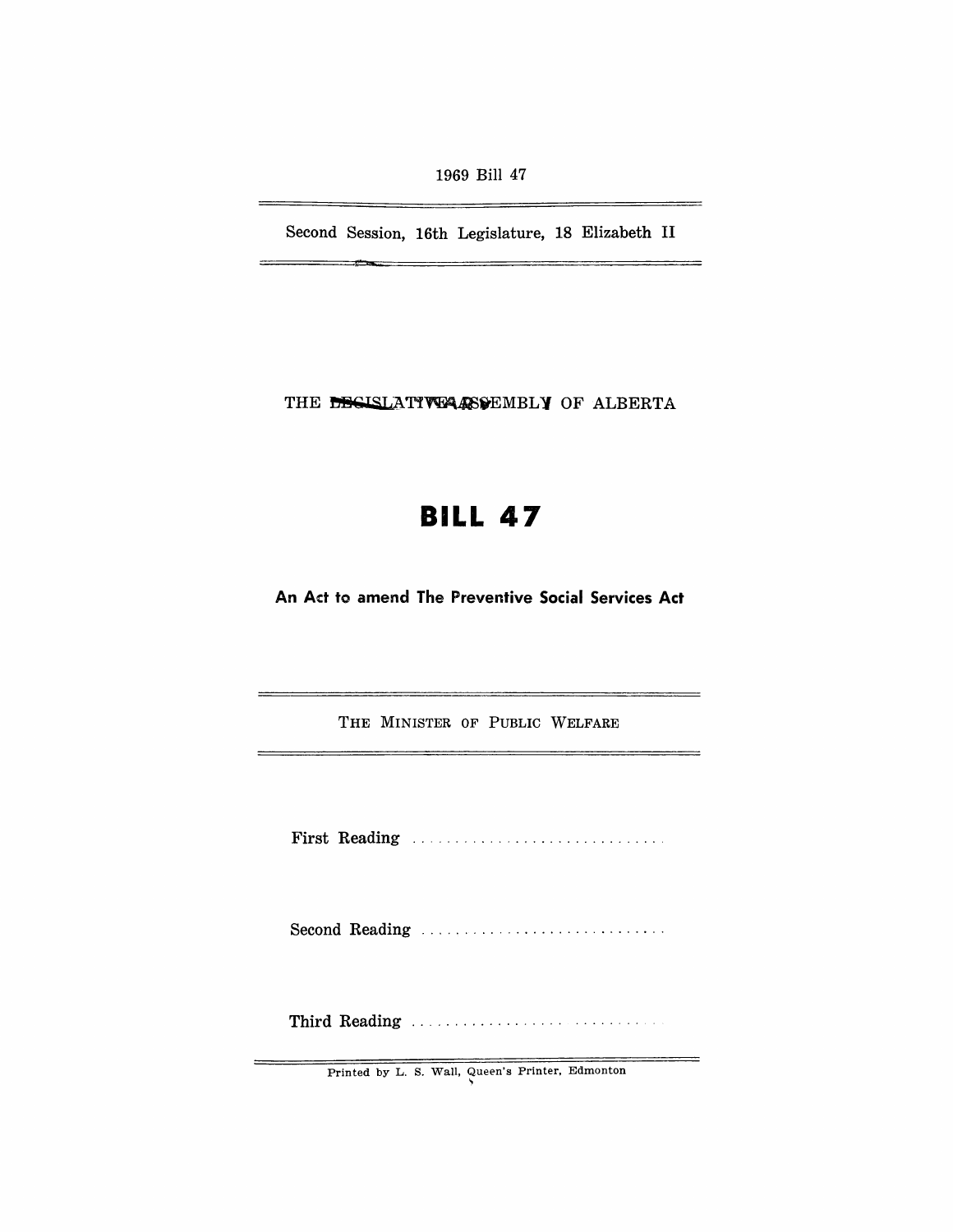# **BILL 47**

### 1969

An Act to amend The Preventive Social Services Act

| (Assented to |  |  | , 1969) |
|--------------|--|--|---------|
|--------------|--|--|---------|

HER MAJESTY, by and with the advice and consent of the Legislative Assembly of the Province of Alberta, enacts as follows:

*1. The Preventive Social Services Act* is hereby amended.

2. Section 5 is struck out and the following are substituted:

5. The Minister may enter into such agreements with municipalities as he considers desirable with respect to the establishment and operation of preventive social service programs.

*5a.* Subject to the appropriation of money therefor by the Legislature, the Minister may establish and operate preventive social service programs and projects.

*5b.* The Minister may make regulations

- (a) governing the determination of what constitutes a preventive social service program for the purposes of this Act,
- (b) governing the determination of what items are or are not to be considered expenses of administration for the purposes of section 4, the manner of calculating those expenses and the extent to which amounts will be paid under section 4 in respect of those expenses in any particular case,
- (c) respecting the establishment, administration and operation of preventive social service programs by municipalities,
- (d) governing applications by municipalities under this Act,
- (e) delegating to employees in his Department such powers as he considers proper with respect to the administration of this Act,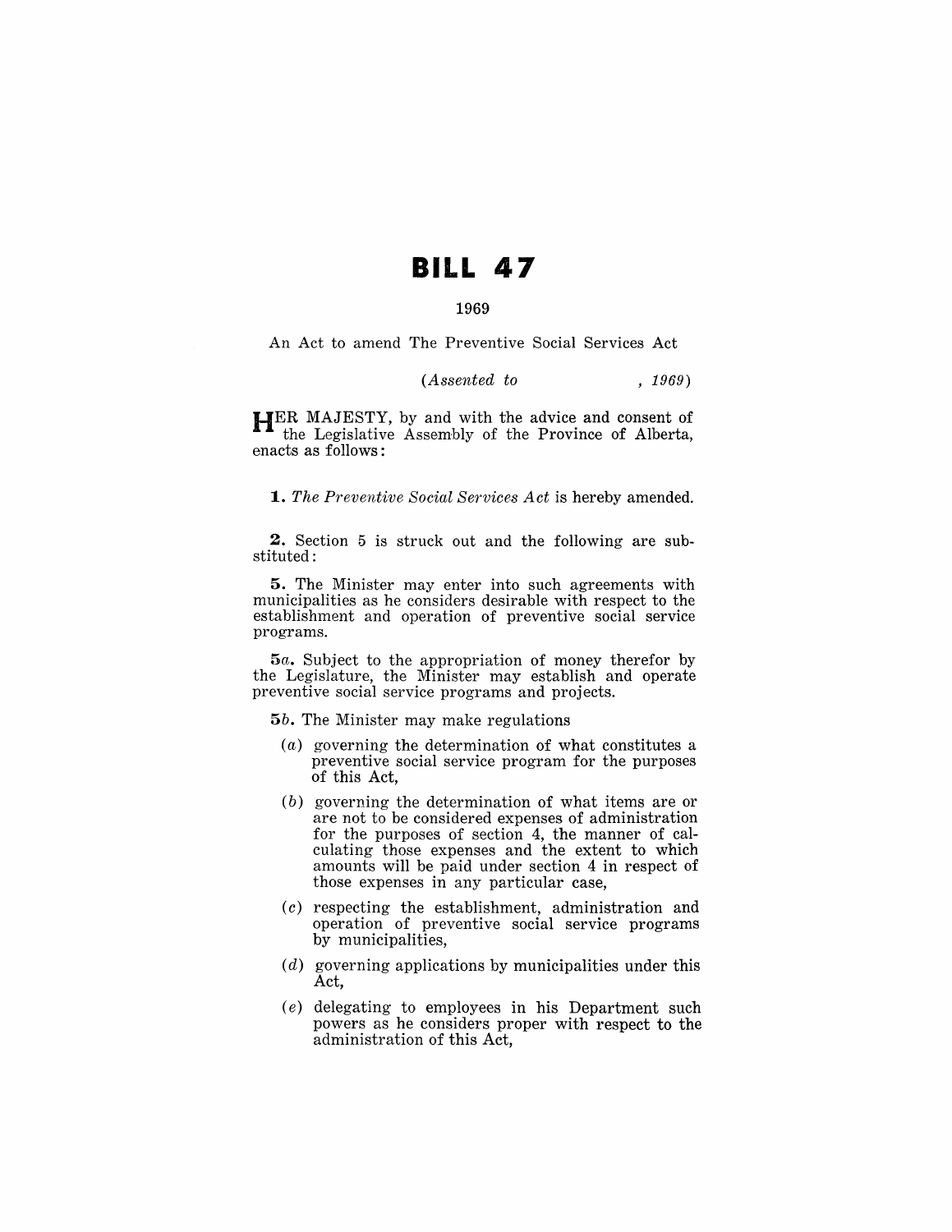### **Explanatory Notes**

#### **i. This Bill amends chapter 72 of the Statutes of Alberta, 1966.**

#### **2. Section 5 presently reads:**

**5.** The Minister may

- (a) determine what constitutes a preventive social service program for the purposes of this Act, for the purposes of this Act,
- (b) determine what items are or are not to be considered expenses of administration for the purposes of section 4, the manner of calculating such expenses and the extent to which grants will be paid in respect of such expe
- (c) enter into such agreements with municipalities as he considers desirable with respect to the establishment and operation of preventive social service programs,
- (d) prescribe standards of qualification for and standards and methods of work to be maintained and adopted by municipal welfare workers and preventive social service workers as a condition of the Province paying part of
- (e) make regulations respecting the establishment, administration and operation of preventive social service programs, governing applications for grants under this Act and respecting any other matter necessary to carry out